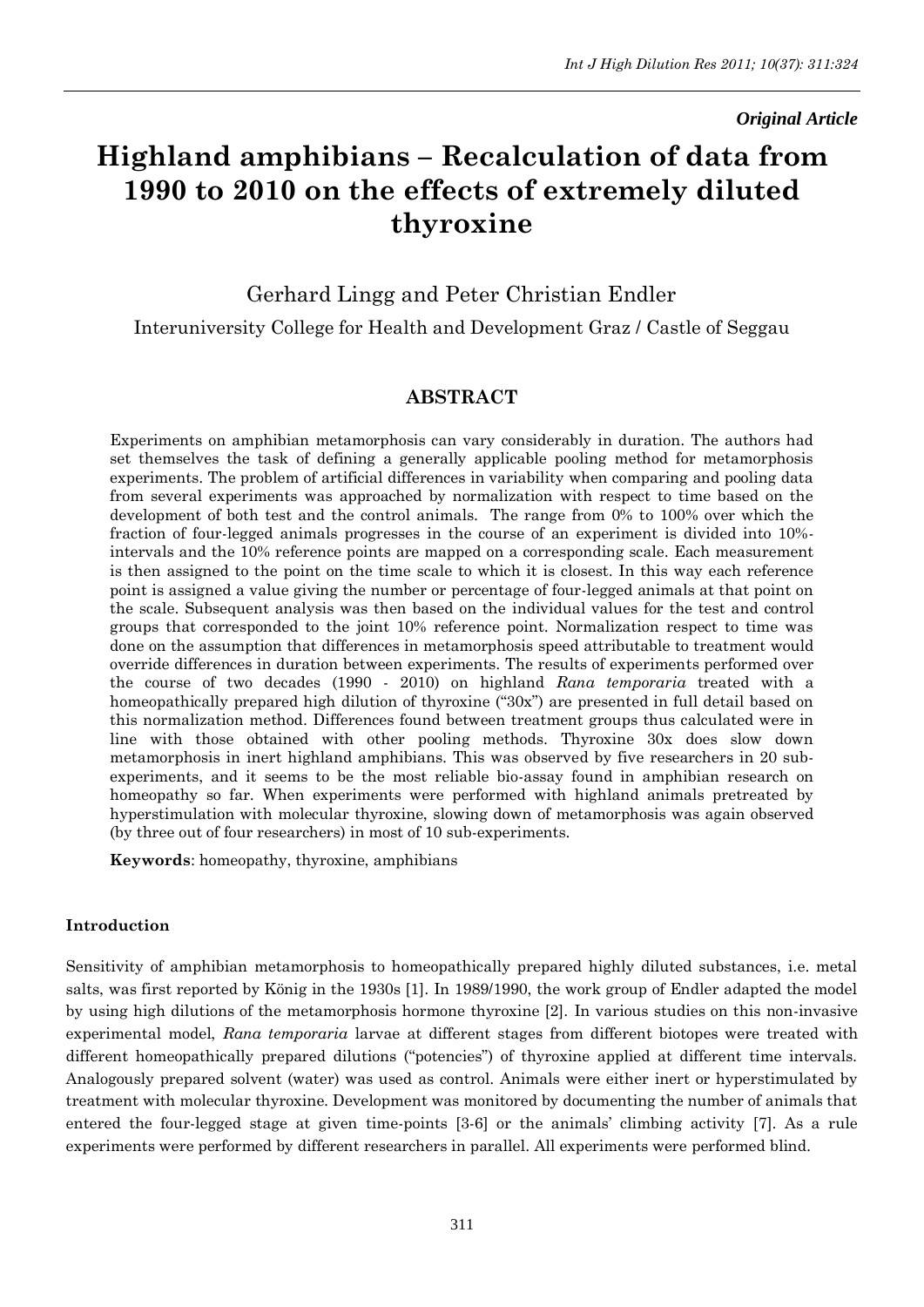Inert *lowland* amphibians were found not to visibly react to potencies of thyroxine, but a low dilution of this hormone can slow down metamorphosis in lowland amphibians, when these had first been hyperstimulated with thyroxine in molecular dose [5]. In other words, pretreatment with molecular thyroxine can enhance a reverse or "curative" effect of a low potency of thyroxine*.* However, amphibians from lowland biotopes were found not to visibly react to high potency thyroxine 30x.

In contrast, thyroxine 30x does slow down metamorphosis in *highland* amphibians. This was observed by five researchers in most of 20 sub-experiments in inert animals, and it seems to be the most reliable bio-assay found in our amphibian research so far [3-5]. When the experiment was performed with animals pretreated by hyperstimulation with molecular thyroxine, slow down of metamorphosis was again observed (by three out of four researchers) in most of 10 sub-experiments.

These results are complemented by data from independent amphibian studies performed in Brazil [8,9], and a pilot study performed in 2010 by a colleague from the *Kollegiale Instanz für Komplementärmedizin* of Bern University [10].

When comparing and evaluating the data, we had to take into account that experiments in highland amphibian varied in duration (most ranging  $8 - 14$  days, but some taking up to 26 days). This problem in comparing and pooling data from several experiments was approached in several manners in earlier publications, for example by considering quartiles of the total duration, as proposed by Roeland van Wijk [3] or by normalizing data with respect to time based on the development of animals in water 30x-control group, as recommended by Rainer Lüdtke [11, p 162].

In general, all the different methods of presenting and pooling data led to results pointing to a same tendency. However, we had set ourselves the task of defining a generally applicable pooling method for metamorphosis experiments on amphibian larvae. Together with statistician Harald Lothaller (formerly Graz University) we reviewed the various methods used in the past and finally arrived at the procedure presented here.

The aim of this paper is to present full details of the results obtained on highland *Rana temporaria* treated with thyroxine 30x in the course of two decades (1990 – 2010) using a defined normalization method for comparability.

### **Methods**

On highland *Rana temporaria*, the following sub-studies were performed*:*

- (1) inert highland animals and thyroxine 30x
- (2) thyroxine hyperstimulated highland animals and thyroxine 30x

These experiments were inspired by the appeal of intoxication studies as an interesting tool for research in the field of homeopathy: an organism is first intoxicated with a molecular agent and then an attempt at detoxification or "cure" is made by applying the same agent in diluted / agitated ("potentiated") form. Our initial choice of the amphibian model was motivated by the fact that during metamorphosis, a rapid increase of the thyroxine level occurs in the animals that may justify the notion of an "exceptional" (albeit not intoxicated) state in studies type (1). In studies type (2), animals are artificially hyperstimulated with molecular thyroxine (i.e. "intoxicated") before thyroxine in potentiate form is applied.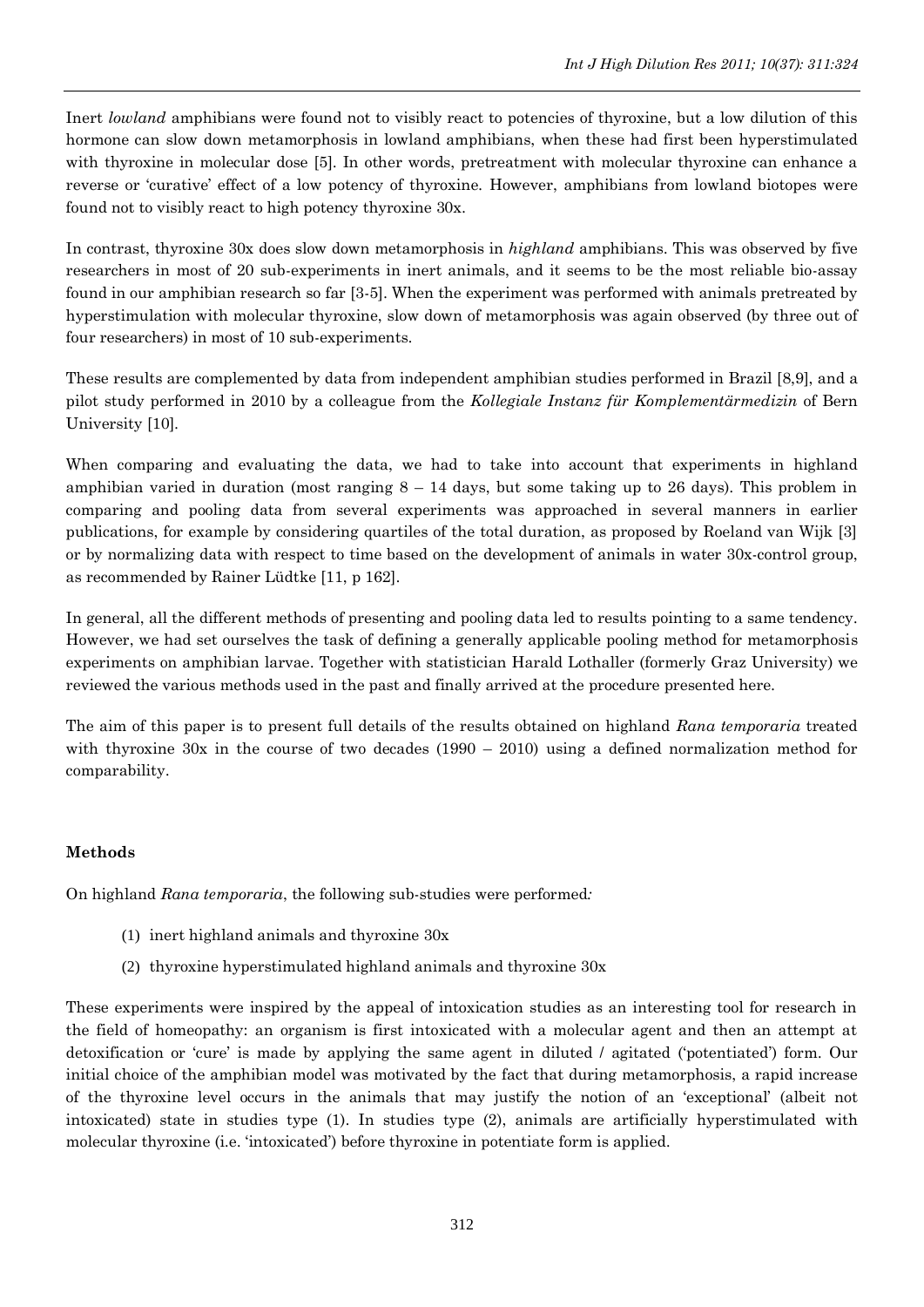## **(1) Inert highland animals and thyroxine 30x**

Study type (1) concerns the influence of thyroxine 30x compared to water 30x on *inert* highland animals. *Rana temporaria* larvae were taken from highland biotopes (1,400 – 1,600 m above sea-level, which in southern Styria is just above the tree-line) [3-5].

A stock solution was prepared from tetraiodothyronine sodium pentahydrate  $(T_4, Sigma)$  diluted 10<sup>-4</sup> parts by weight in 40% vol. ethanol in the experiments performed in the 1990, and in pure water in the experiments performed in or after 2000 (2000s). To prepare of test solution thyroxine 30x, the stock solution (10-4) was further diluted with pure double distilled water in 26 1:10 steps at ambient temperature and agitated after each dilution step according to a standardized protocol: using disposable pipettes, 1 ml of the precedent dilution was added to 9 ml of water in a 20 ml vial. Then the vial was banged 30 times against a rubber impediment at approximately 0.5 sec intervals to create mechanical shocks. For preparation of control, 40% ethanol (1990s) or pure water (2000s ) was analogously further diluted with pure double distilled water in 26 1:10 steps and agitated after each dilution step (water 30x). Final (theoretical) thyroxine concentration of thyroxine 30x in the basin water was  $10^{-35}$  parts by weight after the first application. Three µl of probe dilutions (thyroxine 30x or water 30x) were added per animal and 300 ml of basin water at 48-hour intervals.

The starting stage was defined as the point when the hind legs of two-legged tadpoles are straddled so that one can merely see through the triangle formed by thigh, shank, and tail (figure 1, left). This point of development occurs during Gosner"s stage 31 [12]. Tadpoles were observed until the forelegs, which are preformed under the skin, broke through and animals had thus entered the four-legged stage (figure 1, right).





**Figure 1:** *left: Rana temporaria* larvae at the defined teo-legged-stage when experiments started. *right:* Defined four-legged stage when development is monitored.

The number of animals per basin varied from nine to 20 in different experiments; however the amount of basin water per animal was constantly 300 ml. An equal number of animals (see table 1 in the Results section) were allotted to white plastic basins according to a random procedure, ensuring that animals were distributed homogenously in terms of their level of activity and swimming behavior in the main tub. The experimental design was the same at each center. Basins were arranged in rows (figure 2), each row containing an equal number of basins for each treatment group. The spatial arrangement of groups within rows rotated from one row to the next, i.e. basins with identical treatment groups were arranged in diagonals, and was left unchanged throughout the experiment to avoid the danger of cross-contamination by means of splashing. Indirect natural light was used. Tadpoles were fed blanched greens (lettuce) ad libitum.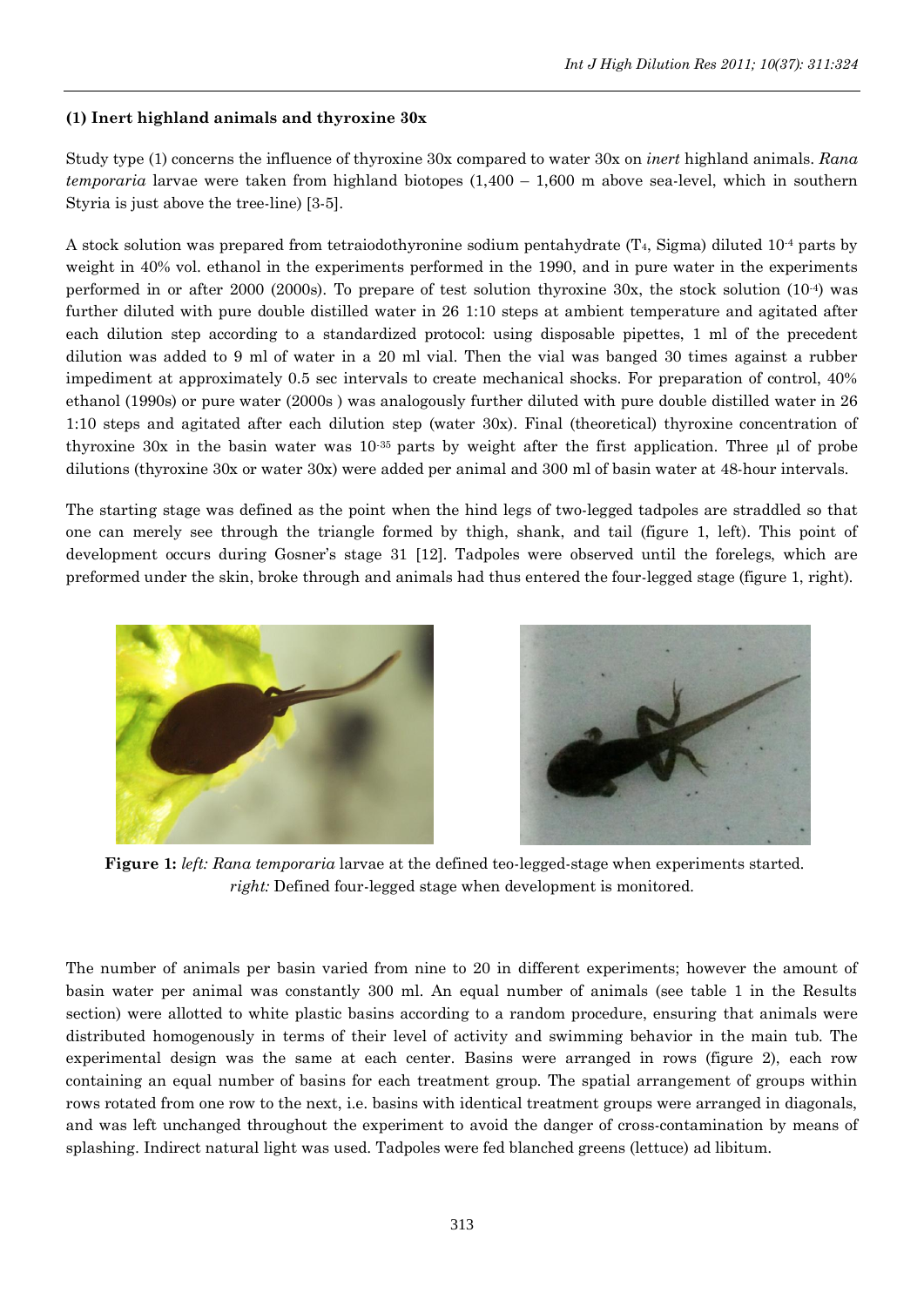

**Figure 2**: Water basins in an amphibian laboratory.

Water samples of some sub-experiments of study 1 were analyzed by Institute of Hygiene and Institute of Endocrinology of Graz University prior to the experiment. No pollutants such as heavy metals or chlorine and iodine were found.

Inter-rater reliability in counting animals that had reached the four-legged stage was assessed in collaboration with different authorities from Institute of Zoology of Graz University as well as from the Environmental Agency of Styria County. Some counting results were also documented photographically.

A total of 20 type (1) experiments were performed by five independent researchers (P. C. Endler, Institute of Zoology, Graz University; Waltraud Scherer-Pongratz, Boltzmann Institute, Graz; Christa Zausner-Lukitsch, Institute of Zoology, Vienna University; Heimo Lassnig, Federal Institute of Veterinary Investigation, Graz; Roeland van Wijk, Institute of Molecular Cell Biology, Utrecht University).

Temperature ranged between  $18-27$ °C in the experiments performed in the 1990s [3] and was  $21+1$ °C in the 2000s [4].

No two-legged stage animals were lost. On the few occasions when a four-legged stage animal died it was counted as four-legged and removed from the basin.

All experiments were performed blind. Each laboratory had its own independent authority responsible for the blinding procedure. The code was not made known until after the presentation of results. For reasons of laboratory convenience (danger of cross-contamination due to intricate handling) we abstained from using more than one vial per substance.

When comparing and evaluating the data we had to take into account that experiments in highland amphibian varied in duration (most ranging  $8 - 14$  days, but some taking up to 26 days). This problem in comparing and pooling data from several experiments has been approached in several manners in earlier publications, for example, by considering quartiles of the total duration, as proposed by Roeland van Wijk, formerly Utrecht University [3] or by normalizing data with respect to time based on the development of animals of water 30x-control group [11, p 162], as recommended by Rainer Lüdtke, a former member of the Institute for Medical Information Processing of Tübingen University (then) employed by the Carstens Foundation, Essen.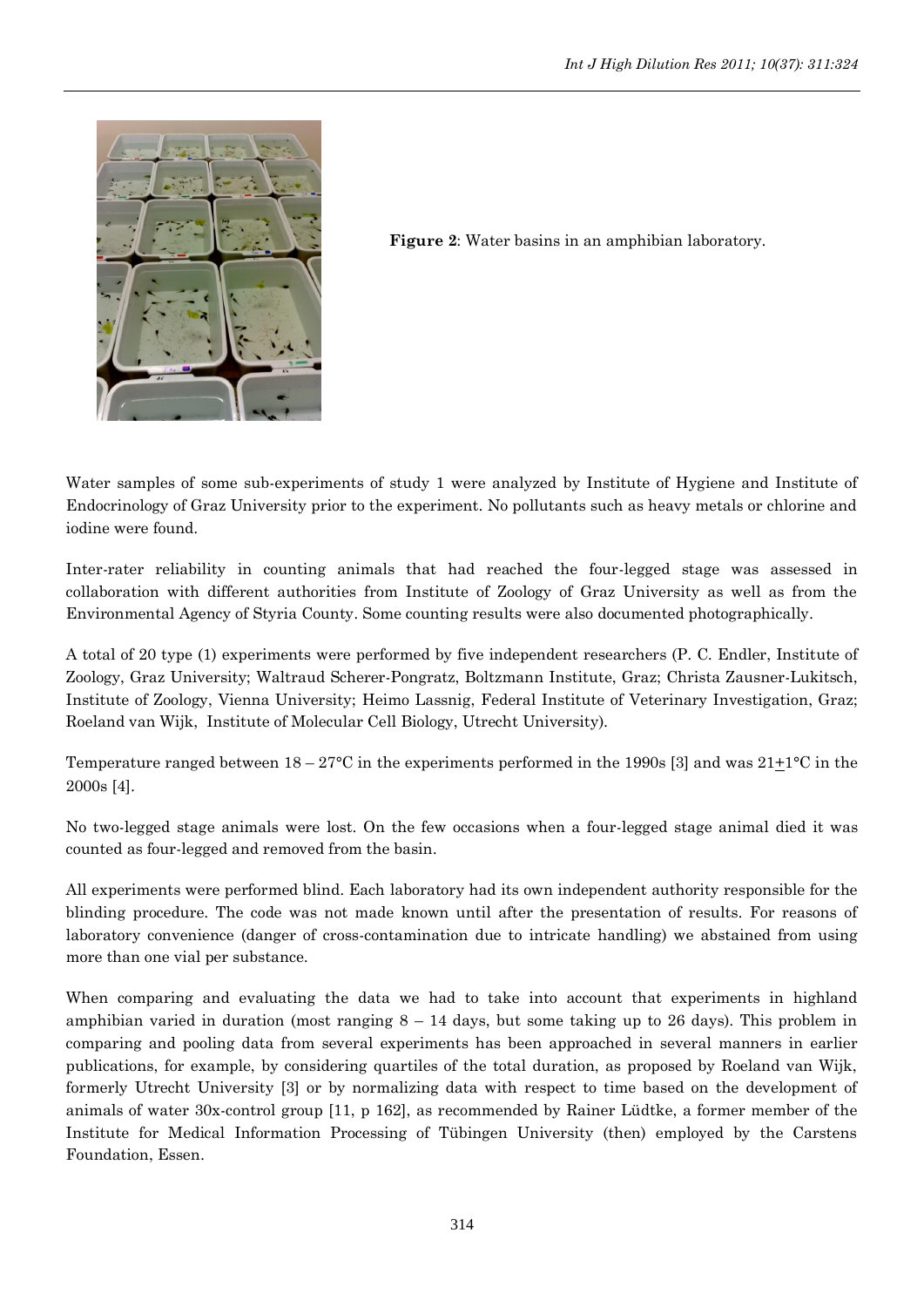As a whole, all the different methods of presenting and pooling data led to same tendency results. However, we had set ourselves the task of defining a generally applicable pooling method for metamorphosis experiments on amphibian larvae. Together with statistician Harald Lothaller (formerly Graz University) we reviewed the various methods used in the past and finally arrived at the following procedure. Here, normalization with respect to time was done on the assumption that differences in metamorphosis speed attributable to treatment would override differences in duration between experiments.

Measuring points for assessment were defined on the basis of the joint mean value of thyroxine 30x and water 30x groups at defined time-points in order to avoid artificial differences in variability. This was done using the following standard procedure. The range from 0% to 100% over which the means of four-legged animals progress in the course of an experiment is divided into 10%-intervals (10% reference points, RP). Table 1 gives a hypothetical example.

**Table 1**: Example illustrating the definition of measuring points for assessment by individual experiment. "c.": counts, sequence measurements; test group (N=100); control group (N=100): number of animals at the four-legged stage; mean: mean of raw data from test + control group; RP: 10% reference points. For explanation, see text.

|                  | $\bf c.0$        | c.1  | c.3              | c.4  | c.5  | c.6              | c.7  | c.8              | c.9              |
|------------------|------------------|------|------------------|------|------|------------------|------|------------------|------------------|
| test group       | $\mathbf{0}$     | 8    | 28               | 39   | 46   | 57               | 66   | 77               | 87               |
| control<br>group | $\overline{0}$   | 13   | 34               | 45   | 53   | 65               | 74   | 88               | 94               |
|                  |                  |      |                  |      |      |                  |      |                  |                  |
| mean             | $\overline{0}$   | 10.5 | 31               | 42   | 49.5 | 61               | 70   | 82.5             | 90.5             |
| RP               | RP <sub>00</sub> | RP10 | RP <sub>30</sub> | RP40 | RP50 | RP <sub>60</sub> | RP70 | RP <sub>80</sub> | RP <sub>90</sub> |

Each mean value is thus assigned to the 10% reference point to which it is closest (e.g. values between 46% and 54% are all assigned to reference point 50). If a reference point remains without a value assigned to it (e.g., in an experiment with 30% following immediately after 10%, reference point 19), the mean between the next lower and the next higher value is formed and assigned to that reference point (table 2).

|                  | c.0              | c.1  |               | c.3         | c.4  | c.5  | c.6              | c.7  | c.8         | c.9              |
|------------------|------------------|------|---------------|-------------|------|------|------------------|------|-------------|------------------|
| test group       | $\mathbf{0}$     | 8    |               | 28          | 39   | 46   | 57               | 66   | 77          | 87               |
| control<br>group | $\Omega$         | 13   |               | 34          | 45   | 53   | 65               | 74   | 88          | 94               |
|                  |                  |      |               |             |      |      |                  |      |             |                  |
| mean             | $\overline{0}$   | 10.5 | $(10.5+31)/2$ | 31          | 42   | 49.5 | 61               | 70   | 82.5        | 90.5             |
| RP               | RP <sub>00</sub> | RP10 | RP20          | <b>RP30</b> | RP40 | RP50 | RP <sub>60</sub> | RP70 | <b>RP80</b> | RP <sub>90</sub> |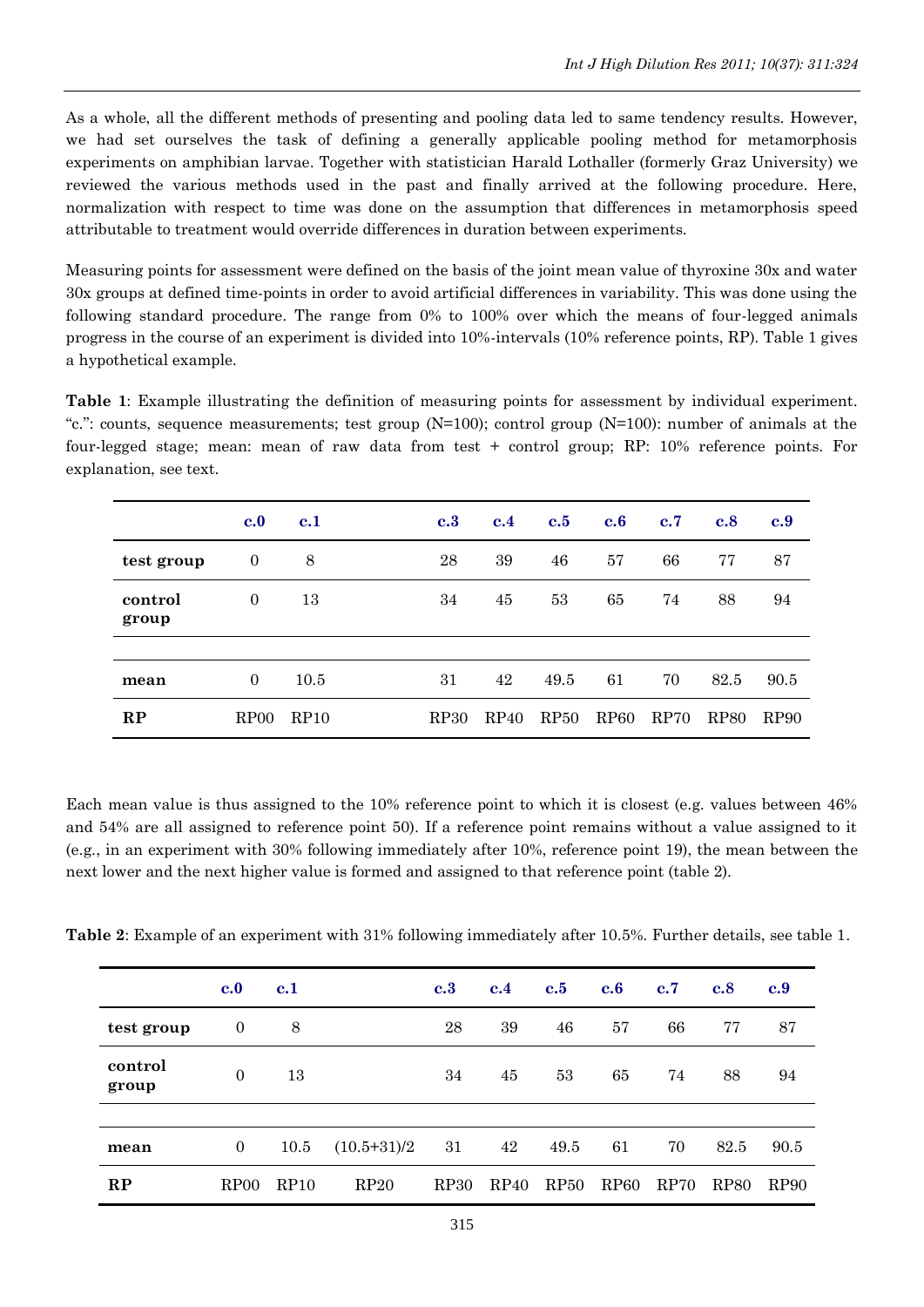If two consecutive values have the same distance from a reference point, their mean is calculated and assigned in their place to that reference point. Thus, each reference point is assigned a value giving the mean of four-legged animals at that point on the relative scale.

Subsequent analysis was then based on the individual values for thyroxine 30x and water 30x groups that corresponded to the joint 10% reference point. This procedure permits: a) graphical comparison and b) pooling of sub-experiments.

Means were calculated at basin level, while standard deviations were calculated at basin and experiment level. Chi-square test was performed for the measuring point when about 70% of all animals had reached the four-legged stage: frequencies (two-legged test animals / two-legged control animals / four-legged test animals / four-legged control animals) were entered in two-by-two-tables.

At that measuring point, the effect size (Cohen"s d, standardized difference of means = absolute difference between means of verum and control group, divided by S.D.) was calculated. Effect size > 0.2 is regarded as small,  $> 0.5$  as medium and  $> 0.8$  as large.

# **(2) Hyperstimulated highland animals and thyroxine 30x**

Study type (2) concerns the influence of thyroxine 30x compared to water 30x, on *tyroxine hyperstimulated*  highland animals. *Rana temporaria* larvae were taken from a highland biotope (1,400 m above sea level, southern Styria) [5].

Animals were pretreated in an aqueous molecular thyroxine dilution (10–<sup>8</sup> parts by weight in basin water, hyperstimulation) from the two-legged stage on. One group of these hyperstimulated animals was then treated with thyroxine 30x and another group with analogously prepared water as control.

Furthermore, an inert control group remained untreated, i.e. received plain water for blinding purposes. Development was monitored by documenting the number of animals that entered the four-legged stage.

A total of 10 type (2) experiments) were performed by four researchers independently: Sonja U. Welles, Erika Suanjak-Treidl, Sabrina Weber, Waltraud Scherer-Pongratz (all Interuniversity College Graz).

As hyperstimulation speeds up development by about 20% by itself, chi-square test was performed for the measuring point when about 90*%* of all animals had reached the four-legged stage.

For further details on methods, see above studies type (1).

### **Results**

### **(1) Inert highland animals and thyroxine 30x**

A total of 20 sub experiments comprising 60 – 100 animals per group were performed (table 3) of study type (1). In most experiments, a clear trend could be found showing T30x-animals to be slower than W30x-animals. Due to the small figures in the individual sub-experiments, most differences were not statistically significant  $(p > 0.05)$ .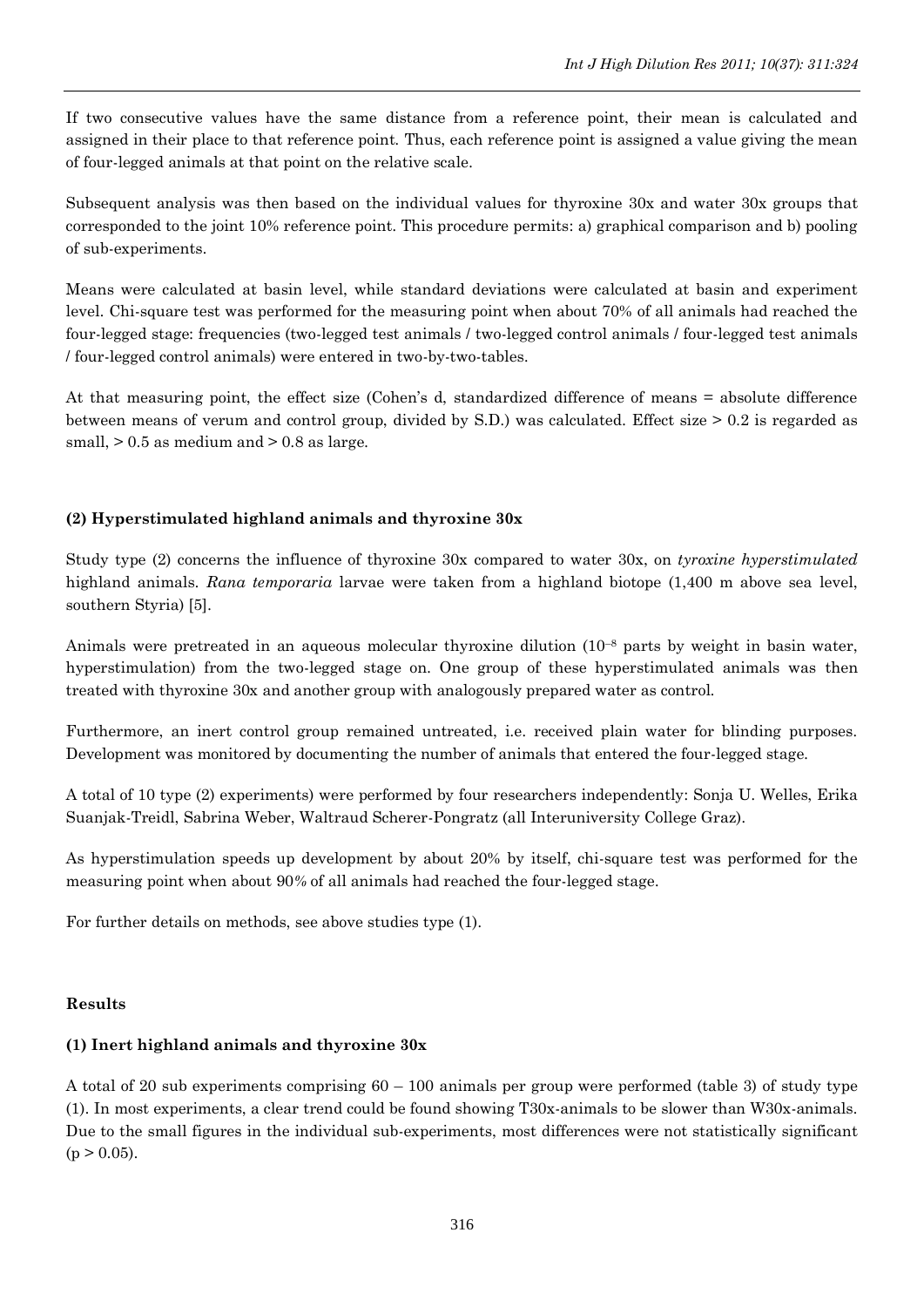**Table 3**: Survey of sub-experiments on the influence of extremely diluted agitated thyroxine on nonhyperstimulated (inert) highland amphibians. Exp, number of sub-experiment; probe, reference W30x (normalized) or T30x (relative differences between W30x- and T30x-groups in %); year, year in which the experiment was performed; N, number of animals per group. For further details, see text.

| exp              | probe              |                  |                    |                         |                         | reference point $=$ %-step |                  |                         |                            |                         |                  | $r$ esearcher   | lab                     | year     | N      |
|------------------|--------------------|------------------|--------------------|-------------------------|-------------------------|----------------------------|------------------|-------------------------|----------------------------|-------------------------|------------------|-----------------|-------------------------|----------|--------|
|                  |                    | $\boldsymbol{l}$ | $\it 2$            | $\sqrt{3}$              | $\pmb{4}$               | $\pmb{5}$                  | 6                | $\sqrt{7}$              | $\boldsymbol{\mathcal{S}}$ | $\pmb{9}$               | 10               |                 |                         |          |        |
|                  |                    | $0\%$            | $10%$              | $20\%$                  | $30\%$                  | $40\%$                     | $50\%$           | $60\%$                  | 70%                        | $80\%$                  | $90\%$           |                 |                         |          |        |
|                  |                    |                  |                    |                         |                         |                            |                  |                         |                            |                         |                  |                 |                         |          |        |
|                  | $\rm W30x$         | $\boldsymbol{0}$ | $\boldsymbol{0}$   | $\boldsymbol{0}$        | $\boldsymbol{0}$        | $\boldsymbol{0}$           | $\boldsymbol{0}$ | $\boldsymbol{0}$        | $\boldsymbol{0}$           | $\boldsymbol{0}$        | $\boldsymbol{0}$ |                 |                         |          |        |
|                  |                    |                  |                    |                         |                         |                            |                  |                         |                            |                         |                  |                 |                         |          |        |
| $\mathbf{1}$     | $\rm T30x$         | $\boldsymbol{0}$ | $-2$               | $\textbf{-}2$           | $\boldsymbol{0}$        | $\textbf{-}2$              | $\text{-}3$      | $-5$                    | $-7$                       | $-5$                    | $-3$             | Endler          | ${\rm Graz}~1$          | 1990     | $80\,$ |
| $\overline{2}$   | $\rm T30x$         | $\boldsymbol{0}$ | $\boldsymbol{0}$   | $-1$                    | $-2$                    | $\textbf{-}2$              | $^{\rm -1}$      | $-1$                    | $-4$                       | $\mbox{-}6$             | $\text{-}5$      | Endler          | Graz 1                  | 1990     | 64     |
| $\,3$            | $\rm T30x$         | $\boldsymbol{0}$ | $\cdot 1$          | $-4$                    | $-5$                    | $^{\circ}7$                | $\mbox{-}8$      | $-10$                   | $-10$                      | $-11$                   | $-13$            | Endler          | Graz 1                  | 1990     | $80\,$ |
| $\overline{4}$   | $\rm T30x$         | $\boldsymbol{0}$ | $\mbox{-}8$        | $-5\,$                  | $^{\circ}7$             | $-10$                      | $-10$            | $-7$                    | $\mbox{-}10$               | $\mbox{-}16$            | $\textbf{-12}$   | Scherer         | Graz 2                  | 1990     | $95\,$ |
| 5                | $\rm T30x$         | $\boldsymbol{0}$ | $\mbox{-}8$        | $-17$                   | $-21$                   | $-14$                      | $\mbox{-}23$     | $-16$                   | $-11$                      | $^{\rm -1}$             | $-2$             | End/Scher       | Graz 1/2                | 1990     | $70\,$ |
| 6                | $\rm T30x$         | $\boldsymbol{0}$ | $\mathbf{1}$       | $\mathbf{1}$            | $\,2$                   | $\,2$                      | $^{\rm -1}$      | $^{\circ}7$             | $-5$                       | $\textbf{-}2$           | $\mathbf{1}$     | van Wijk        | Utrecht                 | 1990     | $90\,$ |
| 7                | $\rm T30x$         | $\boldsymbol{0}$ | $\,3$              | $\overline{7}$          | $\mbox{-}8$             | $\mbox{-}8$                | $\mbox{-}10$     | $\textbf{-}13$          | $\mbox{-}8$                | $^{\circ}3$             | $\cdot 1$        | van Wijk        | Utrecht                 | 1990     | $90\,$ |
| 8                | $\rm T30x$         | $\boldsymbol{0}$ | $\textbf{-4}$      | $-4$                    | $-15$                   | $-15$                      | $-4$             | $^{\text{{\small -4}}}$ | $-11$                      | $-7$                    | $-7$             | Scherer         | St. Oswald              | 1993     | $72\,$ |
| $\boldsymbol{9}$ | $\rm T30x$         | $\boldsymbol{0}$ | $\cdot 1$          | $\text{-}5$             | $\textbf{-17}$          | $\textbf{-17}$             | $\textbf{-15}$   | $-17$                   | $\mbox{-}25$               | $-26$                   | $\mbox{-} 26$    | Scherer         | St. Oswald              | 1993     | $72\,$ |
| $10\,$           | $\rm T30x$         | $\boldsymbol{0}$ | $\cdot 1$          | $\,9$                   | 19                      | $\boldsymbol{9}$           | $\boldsymbol{9}$ | $\bf 5$                 | $\textbf{-}2$              | $^{\text{{\small -2}}}$ | $\textbf{-}2$    | Scherer         | St. Oswald              | 1993     | $86\,$ |
| 11               | $\rm T30x$         | $\boldsymbol{0}$ | $\textbf{-}2$      | $\mbox{-}6$             | $^{\text{{\small -4}}}$ | $\text{-}5$                | $-5$             | $-5$                    | $-5$                       | $-4$                    | $\textbf{-6}$    | Scherer         | Weiz                    | 1999     | 100    |
| $12\,$           | $\rm T30x$         | $\boldsymbol{0}$ | $\textbf{-}2$      | $\textbf{-}9$           | $-5$                    | $\textbf{-}2$              | $-2$             | $\textbf{-}2$           | $-5$                       | $-5$                    | $\textbf{-3}$    | Scherer         | Weiz                    | 1999     | 100    |
| 13               | $_{\mathrm{T30x}}$ | $\boldsymbol{0}$ | $\cdot 1$          | $\textbf{-3}$           | $\cdot 6$               | $-11$                      | $-2$             | $-1$                    | $\boldsymbol{0}$           | $\boldsymbol{0}$        | $^{\rm -1}$      | Scherer         | Weiz                    | 1999     | 100    |
| 14               | $\rm T30x$         | $\boldsymbol{0}$ | $\boldsymbol{0}$   | $\text{-}5$             | $\mbox{-}8$             | $\mathbf{1}$               | $\mathbf{1}$     | $\,2$                   | $\,1\,$                    | $\,4$                   | $\sqrt{3}$       | Scherer         | Weiz                    | 1999     | 100    |
| 15               | $\rm T30x$         | $\boldsymbol{0}$ | $\textbf{-}2$      | $^{\text{{\small -4}}}$ | $\mbox{-}8$             | $-11$                      | $\textbf{-}14$   | $\mbox{-}16$            | $\textbf{-}13$             | $\mbox{-}10$            | $\mbox{-} 10$    | Lassnig         | $\operatorname{Graz}$ 3 | $2000\,$ | $60\,$ |
| 16               | $\rm T30x$         | $\boldsymbol{0}$ | $^{\circ}7$        | $\textbf{-17}$          | $\text{-}5$             | $\textnormal{-}5$          | $^{\circ}7$      | $-4$                    | $\text{-}3$                | $\mbox{-}3$             | $\textbf{-}2$    | Zausner         | Wien                    | 2000     | $60\,$ |
| 17               | $\rm T30x$         | $\boldsymbol{0}$ | $^{\rm \text{-}1}$ | $\textbf{-}2$           | $\mbox{-}6$             | $-11$                      | $\textbf{-15}$   | $-14$                   | $-14$                      | $\textbf{-15}$          | $\mbox{-}10$     | Zausner         | Wien                    | $2000\,$ | 60     |
| 18               | $\rm T30x$         | $\boldsymbol{0}$ | $\text{-}5$        | $-5$                    | $\text{-}5$             | $\text{-}8$                | $\mbox{-}6$      | $\mbox{-}8$             | $\textbf{-}9$              | $-8$                    | $\textbf{-}9$    | Scherer         | $\rm{Weiz}$             | $2000\,$ | 60     |
| 19               | $\rm T30x$         | $\boldsymbol{0}$ | $\textbf{-}2$      | $\mbox{-}5$             | $^{\circ}7$             | $^{\circ}7$                | $^{\circ}7$      | $\textbf{-12}$          | $-10$                      | $\mbox{-}10$            | $\mbox{-}10$     | Scherer         | Weiz                    | $2000\,$ | 60     |
| $20\,$           | $\rm T30x$         | $\boldsymbol{0}$ | $^{\circ}6$        | $\mbox{-}3$             | $^{\rm \text{-1}}$      | $\mbox{-}3$                | $\mbox{-}3$      | $\textbf{-}2$           | $\textbf{-3}$              | $\textbf{-}9$           | $^{\circ}7$      | ${\bf Scherer}$ | Weiz                    | $2001\,$ | 100    |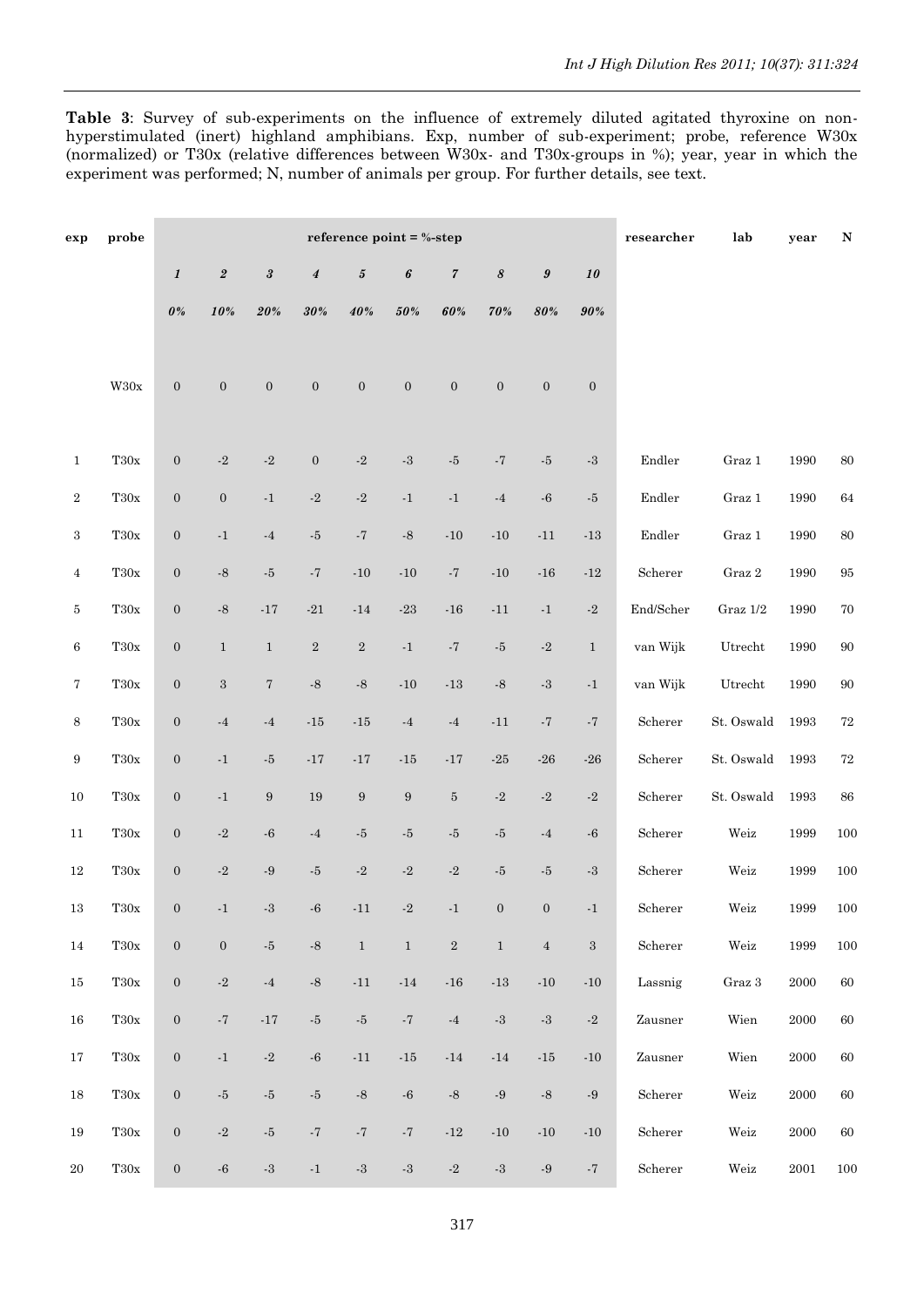As observed by all five different researchers involved (p < 0.05 or 0.01 at the 70%-measuring point), highland animals reacted to thyroxine 30x slowing down metamorphosis compared to water 30x (figure 3). This holds true for both 1990s and 2000s experiments. The overall inhibiting effect at the 70% measuring point was statistically significant ( $p < 0.01$ ); 1. S.D. was about  $\pm$  8% at basins level both in the test and control groups, and about  $\pm$  4% at sub-experiments level, whereas the effect size was 0.76 (medium) at basins level and 1.6 (large) at sub-experiments level.



**Figure 3**: Influence of extremely diluted and agitated thyroxine on inert (non-hyperstimulated) highland amphibians. Pooled data from five researchers [6-7].  $N = 1,650$  per group. Ordinate = cumulative frequency of four-legged tadpoles in %. Abscissa = time-points. Error bars represent 1 S.D. at individual experiments level. For further explanation, see text.

Raw data and the method of calculating %-measuring points and graphs for sub-experiments can be inferred from Table 4 (available as [a supplementary file](http://www.feg.unesp.br/~ojs/index.php/ijhdr/article/view/429/540) - format xls [20]).

**Table 4:** Details on sub-experiments on the influence of extremely diluted and agitated thyroxine on nonhyperstimulated (inert) highland amphibians. ST: "steps of ten": see Methods; black figures: raw data; blue: sums of raw data from  $T30x + W30x$  groups for calculation of "ST"; red: application of "ST" to  $T30x + W30x$ groups separately. For further explanation, see Table 3, Figure 3 and text.

#### **(2) Highland animals and thyroxine 30x – hyperstimulated animals**

A total of 10 study type (2) experiments comprising 100 animals per group were performed (table 5). In most experiments a trend could be found showing T30x-animals to be slower than W30x-animals. Due to the small figures in the individual sub-experiments, most differences were not statistically significant ( $p > 0.05$ ).

As a trend observed by three out of 4 researchers involved, thyroxine 30x-animals metamorphosed slower than water 30x-animals (figure 4). At the 90%-measuring point for the pooled data, this slowing down was statistically significant ( $p < 0.01$ ).1 S.D. was  $\pm 7\%$  at basins level and  $\pm 3\%$  at experiments level, whereas effect size was 0.4 (small) at basins level and 0.97 (large) at experiments level.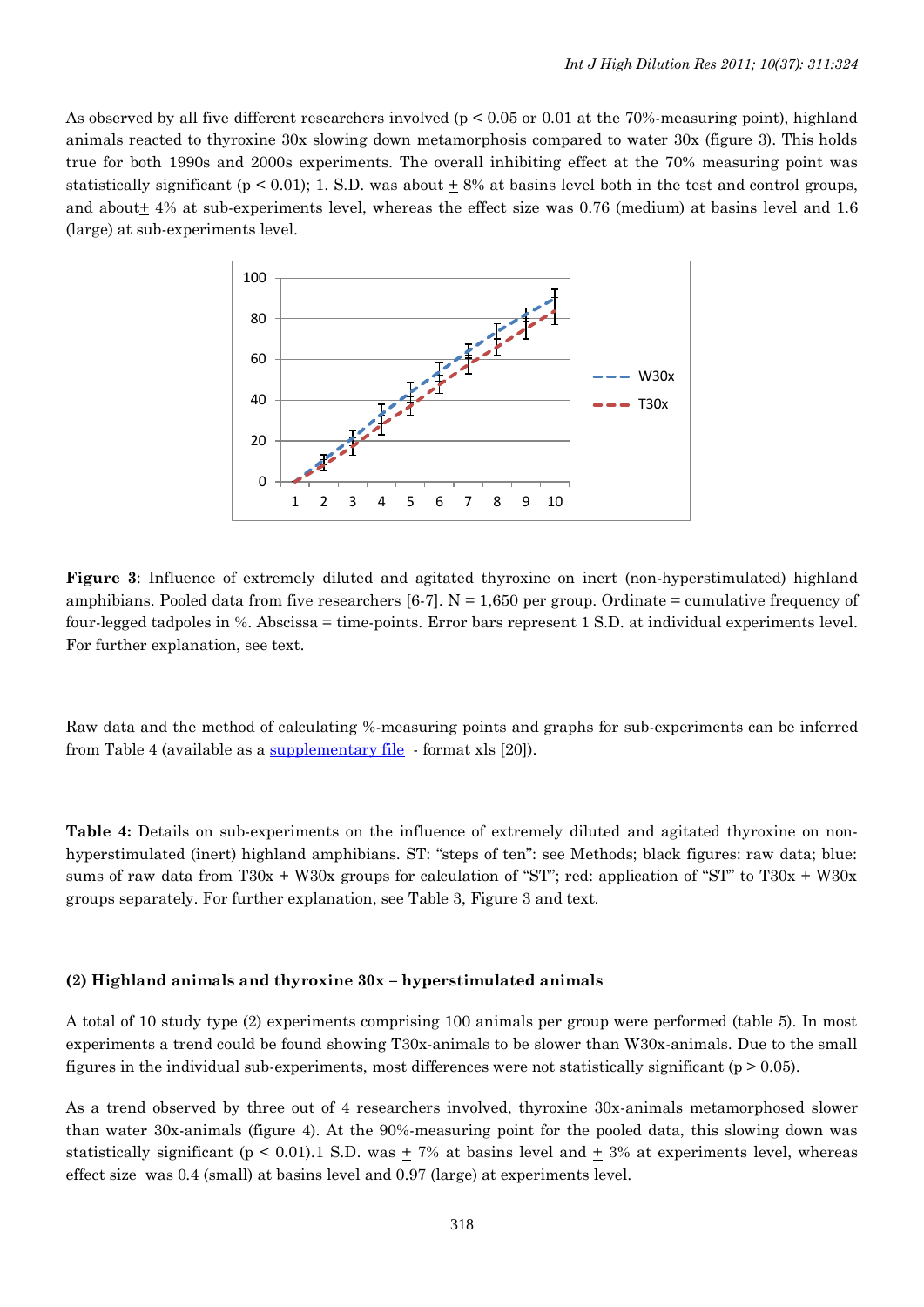| $\mathbf N$ | year       | lab  | researcher |                |               |                       |                  | reference point = $% -step$ |                |                  | probe            | exp                        |                  |          |                 |
|-------------|------------|------|------------|----------------|---------------|-----------------------|------------------|-----------------------------|----------------|------------------|------------------|----------------------------|------------------|----------|-----------------|
|             |            |      |            | 10             | $\pmb{9}$     | $\boldsymbol{\delta}$ | $\boldsymbol{7}$ | 6                           | $\pmb{5}$      | $\boldsymbol{4}$ | $\boldsymbol{3}$ | $\sqrt{2}$                 | $\boldsymbol{l}$ |          |                 |
|             |            |      |            | 90%            | 80%           | 70%                   | 60%              | 50%                         | 40%            | 30%              | 20%              | 10%                        | 0%               |          |                 |
|             |            |      |            |                |               |                       |                  |                             |                |                  |                  |                            |                  |          |                 |
|             |            |      |            | $\overline{0}$ | $\mathbf{0}$  | $\overline{0}$        | $\overline{0}$   | $\overline{0}$              | $\overline{0}$ | $\overline{0}$   | $\mathbf{0}$     | $\overline{0}$             | $\overline{0}$   | $T+W30x$ |                 |
|             |            |      |            |                |               |                       |                  |                             |                |                  |                  |                            |                  |          |                 |
| 100         | 1999       | Weiz | Scherer    | $\textbf{-}9$  | $-10$         | $-10$                 | $-11$            | $\text{-}5$                 | $-2$           | $\,1\,$          | $\sqrt{4}$       | $\overline{\phantom{a}}$ 7 | $\boldsymbol{0}$ | $T+T30x$ | 1               |
| 100         | 1999       | Weiz | Scherer    | $-14$          | $-10$         | $\textbf{-}6$         | $\textbf{-}2$    | $\sqrt{2}$                  | $\sqrt{4}$     | $\bf 5$          | $\sqrt{ }$       | $-4$                       | $\boldsymbol{0}$ | $T+T30x$ | $\sqrt{2}$      |
| 100         | 1999       | Weiz | Scherer    | $-10$          | $\mathbf{-7}$ | $\cdot 3$             | $\overline{0}$   | $-10$                       | $-7$           | $-5$             | $-2$             | $-3$                       | $\overline{0}$   | $T+T30x$ | 3               |
| 100         | 1999       | Weiz | Scherer    | $-5$           | $\mathbf{-}7$ | $\text{-}8$           | $-10$            | $-7$                        | $-4$           | $-1$             | $\sqrt{2}$       | $-1$                       | $\overline{0}$   | $T+T30x$ | 4               |
| 100         | 2002       | Weiz | Scherer    | $\mbox{-}3$    | $-2,5$        | $\textbf{-}2$         | $-4$             | $-6$                        | $-3$           | $-3$             | $-3$             | $-2,5$                     | $\overline{0}$   | $T+T30x$ | 5               |
| 100         | 2002       | Weiz | Scherer    | $-6$           | $-6$          | $\mbox{-} 6$          | $\mathbf{-7}$    | $-8$                        | $-8$           | $-13$            | $-7$             | $\text{-}5$                | $\mathbf{0}$     | $T+T30x$ | 6               |
| 100         | 2003       | Weiz | Scherer    | $\mathbf{-}7$  | $\text{-}5$   | $\textbf{-4}$         | $\mbox{-}3$      | $\text{-}5$                 | $\textbf{-}9$  | $-6$             | $-2$             | $-1$                       | $\overline{0}$   | $T+T30x$ | 7               |
| $100\,$     | $\,2004\,$ | Weiz | Suanjak    | $-4$           | $\text{-}5$   | $-14$                 | $-14$            | $-13$                       | $-13$          | $-8$             | $-2$             | $\overline{2}$             | $\overline{0}$   | $T+T30x$ | 8               |
| 100         | 2005       | Weiz | Weber      | $\textbf{-}2$  | $\sqrt{2}$    | $1\,$                 | $\boldsymbol{0}$ | $1\,$                       | $\,1\,$        | $\overline{2}$   | $-3$             | $-5$                       | $\overline{0}$   | $T+T30x$ | $9\phantom{.0}$ |
| 60          | 2005       | Weiz | Welles     | $\mathbf{0}$   | $\mbox{-}3$   | $-11$                 | $-18$            | $-15$                       | $\textbf{-12}$ | $-9$             | $-6$             | $-3$                       | $\overline{0}$   | $T+T30x$ | 10              |
|             |            |      |            |                |               |                       |                  |                             |                |                  |                  |                            |                  |          |                 |

**Table 5**: Survey of sub-experiments on the influence of extremely diluted and agitated thyroxine on hyperstimulated highland amphibians. For details, see table 1 and text.



**Figure 4:** The influence of extremely diluted and agitated thyroxine on hyperstimulated highland amphibians. Pooled results from four researchers. T+, hyperstimulation with molecular thyroxine; 0, inert (non-hyperstimulated) control treated with plain water for blinding purposes.  $N = 1000$  per group. For further explanation, see Fig. 1 caption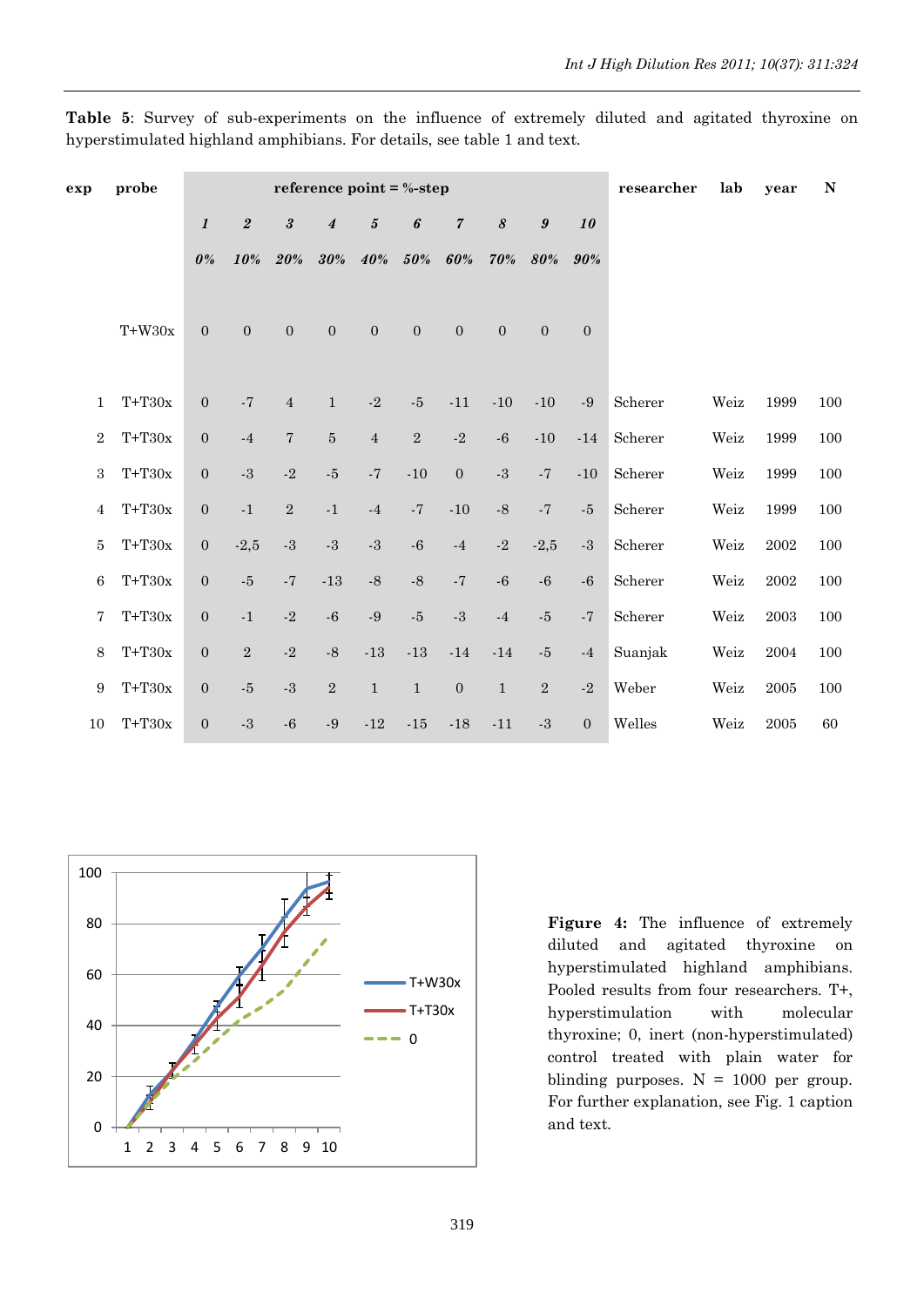Raw data, the method of calculating %-measuring points and graphs for sub-experiments can be inferred from Table 6 (available as a [supplementary file](http://www.feg.unesp.br/~ojs/index.php/ijhdr/article/view/429/540) format xls [20]).

**Table 6**: Details on sub-experiments on the influence of extremely diluted and agitated thyroxine on nonhyperstimulated (inert) highland amphibians. For explanation, see Table 3.

### **Discussion**

Experiments on amphibian metamorphosis can vary considerably in duration. We had set ourselves the task of defining a generally applicable pooling method for such metamorphosis experiments. The problem of artificial differences in variability when comparing and pooling data from several experiments was approached by normalization respect to time based on the development of both test and control animals. This was done on the assumption that differences in metamorphosis speed attributable to treatment would override differences in duration between experiments.

Using this normalization method, we present here full details of the results obtained by our experiments on highland *Rana temporaria* treated with thyroxine 30x over the course of two decades (1990 – 2010). Differences found between treatment groups thus calculated were in line with those obtained with other pooling methods [3-5].

Thyroxine 30x does slow down metamorphosis in inert *highland* amphibians. This was observed by five researchers in 20 sub-experiments, and it seems to be the most reliable bio-assay found in our amphibian research so far. When the experiment was performed with animals pretreated by hyperstimulation with molecular thyroxine, slow down of metamorphosis was again observed (by three out of four researchers) in most of the 10 sub-experiments.

However, pretreatment (hyperstimulation) of these highland animals with molecular thyroxine did not lead to a more marked effect of homeopathic dilution 30x; rather the effect was smaller compared no pretreatment. Although the amphibian model was inspired by effects observed in intoxication / detoxification experiments [13-16], and pretreatment by hyperstimulation with molecular thyroxine significantly enhanced the effect of a low potency of that hormone, the results obtained are not suggestive of an intoxication / detoxification mechanism.

The results presented here were independently corroborated by J.R.P. Guedes [8,9] from Brazil, who studied the influence of homeopathic high dilutions prepared from thyroid glands rather than pure thyroxine on amphibian metamorphosis. In line with our experiments, decrease in metamorphosis speed was found in the group treated with the high dilution containing thyroid hormones [8]. Guedes et al. also investigated histological changes during tail absorption and found more apoptosis (programmed cell death) in the test group [10]. Apoptosis, a process normally controlled by the cell own genetic code, plays a key role in embryogenesis and the elimination of tissue no longer needed that attends metamorphosis. It can be triggered by receptor binding, protease activity or other mechanisms. Thus it appears plausible to consider intervention into this control system as one possible path of action of the homeopathic high dilution. However, in keeping with our principle of avoiding invasive methods, we chose not to pursue this question any further.

Moreover, in 2010, a guest researcher from *Kollegiale Instanz für Komplementärmedizin* of Bern University (Gabriele Bach) performed a pilot study at the laboratory of Interuniversity College in order to test this methodology (1) with regards to a fully independent follow-up study in Switzerland. A total of 70+70 highland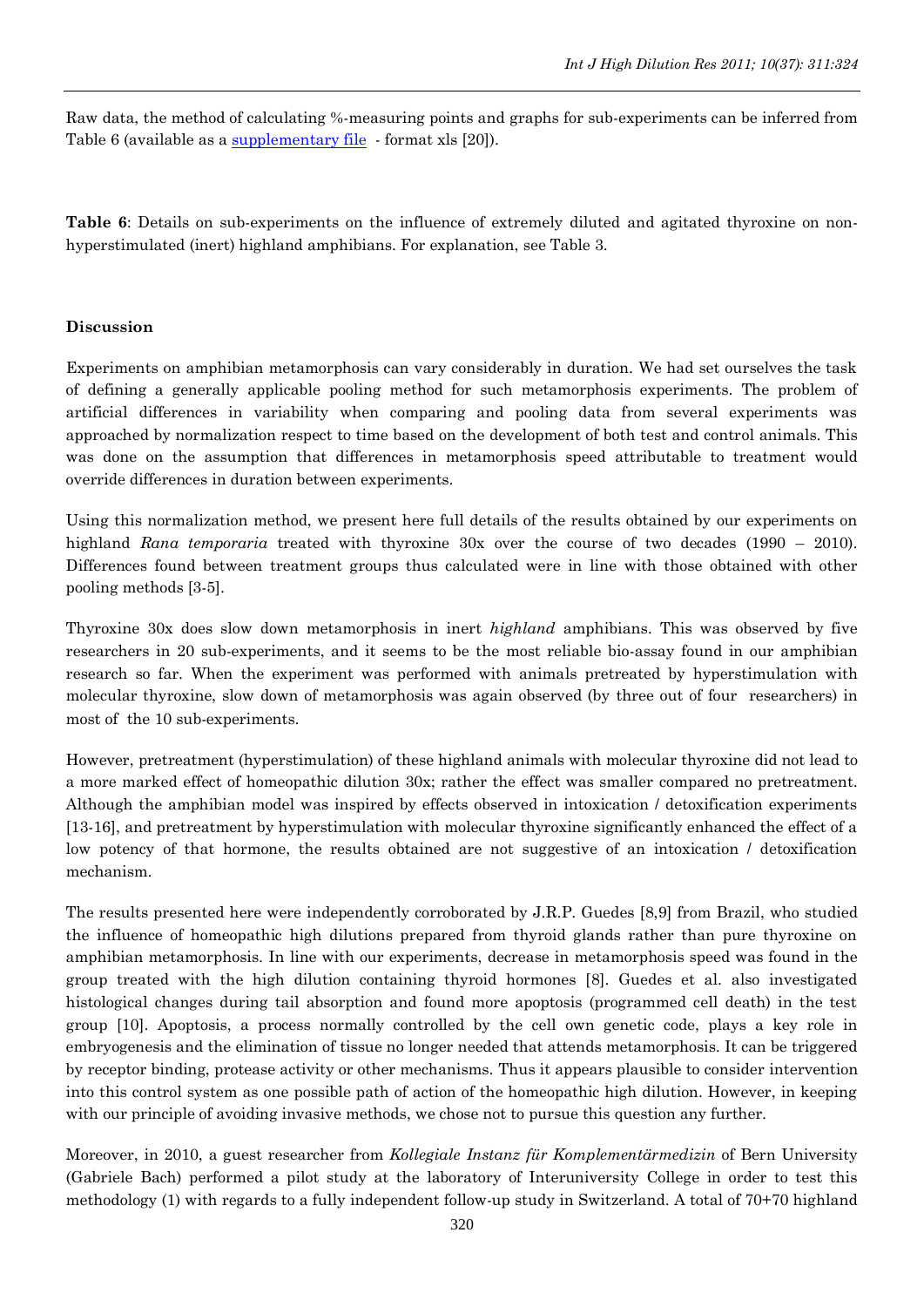*Rana temporaria* animals were involved. In line with the previous observations in the 1990s and 2000s, animals reacted to thyroxine 30x with slowing down of metamorphosis compared to water 30x (-11% at the 70%-measuring point). Although the effect size was large (0.92), due to the small number of animals in this pilot study, differences were not statistically significant at chi-square test (p  $> 0.05$ ) [10] (figure 5).



**Figure 5**: The influence of extremely diluted and agitated thyroxine on inert highland amphibians. Data from an independent pilot / feasibility study [10].  $N = 70$  per group. For further explanation, see Fig. 4 caption and text. From [10], modified.

Detailed information on our experiments with lowland amphibians is provided in [17,18]. The adventure of our homeopathic amphibian research is described in the narrative book "Homeopathy – An Expedition Report" [19].

### **References**

[1] König K. [On the effect of extremely attenuated ("homeopathic") dilutions of metallic salts on the development and growth of tadpoles]. Über die Wirkung extrem verdünnter ("homöopathischer") Metallsalzlösungen auf Entwicklung und Wachstum von Kaulquappen. Zschft ges exp Med 1927; 56: 881-893.

[2] Endler PC, Schulte J. (eds.). Ultra High Dilution: Physiology and Physics. Kluwer Academic Publishers, Dordrecht 1994.

[3] Endler PC, Pongratz W, Van Wijk R, Kastberger G, Haidvogl M. Effects of highly diluted succussed thyroxine on metamorphosis of highland frogs. Berlin J Research Hom 1991; 1(3): 151-160.

[4] Zausner C, Lassnig H, Endler PC, Scherer W, Haidvogl M, Frass M, Kastberger G, Lüdtke R. [The effect of "homeopathically" prepared thyroxine on the metamorphosis of highland amphibians. Results of a multicentric control study. Die Wirkung von "homöopathisch" zubereitetem Thyroxin auf die Metamorphose von Hochlandamphibien. Ergebnisse einer multizentrischen Kontrollstudie. Perfusion 2002; 17: 268-276.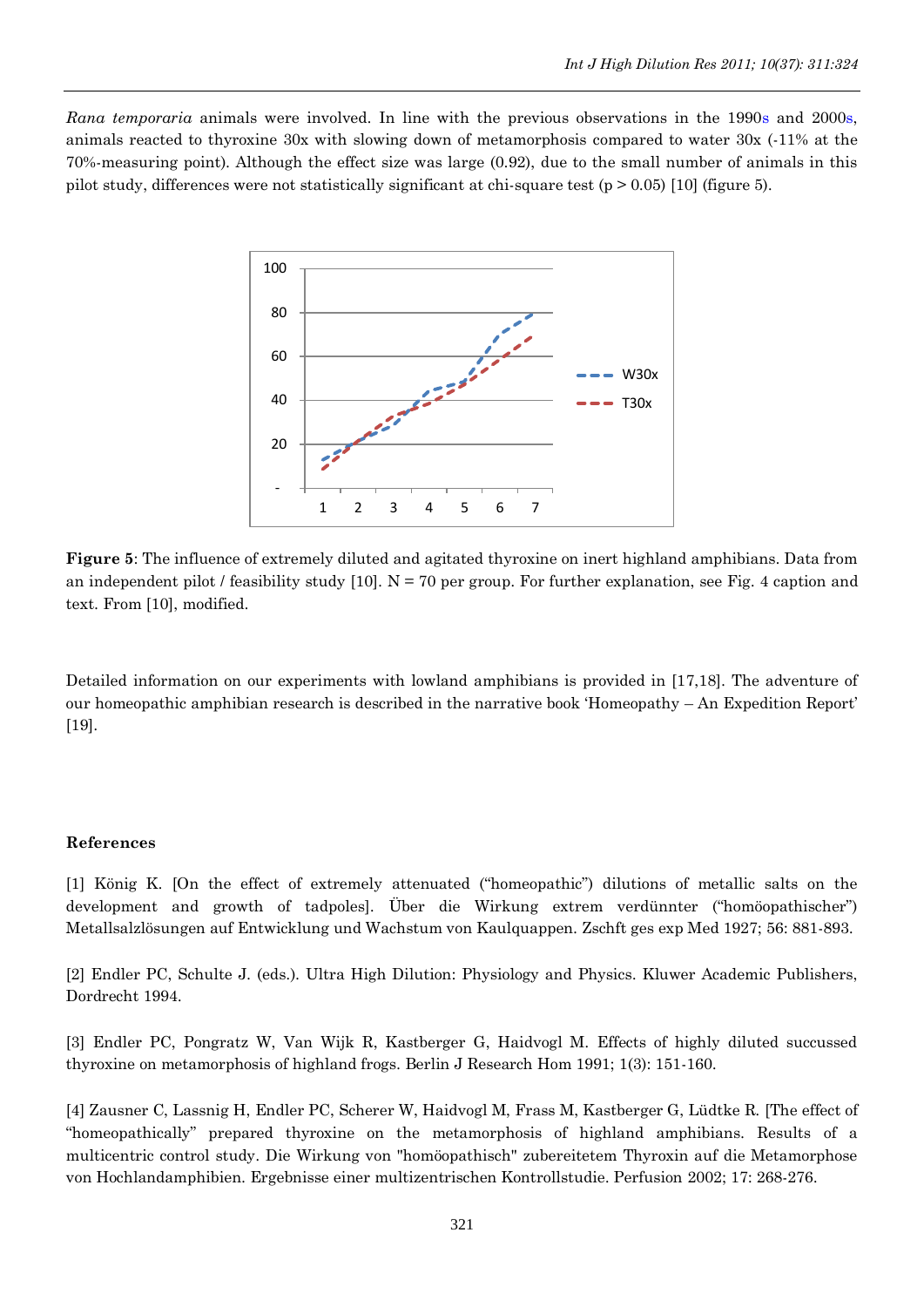[5] Welles SU, Endler PC, Scherer-Pongratz W, Suanjak-Traidl E, Weber S, Frass M, Spranger H, Lothaller H. [Pretreatment with thyroxine \(10e-8\) and the effect of homeopathically prepared thyroxine \(10-30\) on](http://www.inter-uni.net/forschung/downloads/komplementaer/a_2006_Welles_et_al_sub_TSWJ_does_pretreatment.pdf)  [highland frogs - a multi-researcher study.](http://www.inter-uni.net/forschung/downloads/komplementaer/a_2006_Welles_et_al_sub_TSWJ_does_pretreatment.pdf) Res Compl Med / Forsch Komplementärmed 2007; 14: 353-357.

[6] Endler PC, Lüdtke R, Heckmann C, Zausner C, Lassnig H, Scherer-Pongratz W, Haidvogl M, Frass M. Pretreatment with thyroxine (10e-8 parts by weight) enhances a "curative" effect of homeopathically prepared thyroxine (10e-13) on lowland frogs. Res Compl Med / Forsch Komplementärmed 2003; 10: 137-142.

[7] Endler PC, Pongratz W, Kastberger G, Wiegant FAC, Schulte J. The effect of highly diluted agitated thyroxine on the climbing activity of frogs. J. Vet. Hum. Tox. 1994; 36: 56-59.

[8] Guedes JRP, Ferreira CM, Guimaraes HMB, Saldiva PHN, Capelozzi VL. Homeopathically prepared dilution of *Rana catesbeiana* thyroid glands modifies its rate of metamorphosis. Homeopathy 2004; 93: 132- 137.

[9] Guedes JRP. [Homeopathic ultradilution of triiodothyronine alters cellular apoptosis of the tail of *Rana catesbeiana* tadpoles: in vitro]. Ultradiluicao homeopatica de triiodotironina altera a apoptose celular da cauda de girinos de *Rana catesbeiana*: in vitro. [dissertation] Sao Paulo University, 2009.

[10] Interuniversity College. [Pilot trial aimed at an independent replication of a study on the possibility of influencing the speed of metamorphosis of amphibian larvae by means of homeopathically diluted thyroxin (10e-30) by G. Bach, Cooperative Office for Complementary Medicine of Bern University. Report to the Government of the State of Styria.] Pilotversuch zur unabhängigen Wiederholung einer Studie zur Beeinflussung der Metamorphosegeschwindigkeit von Amphibienlarven durch homöopathisch verdünntes Thyroxin (10e-30) durch G. Bach, Kollegiale Instanz für Komplementärmedizin der Universität Bern. Bericht an das Amt der Steiermärkischen Landesregierung, Graz 2011.

[11] Schulte J, Endler PC (eds.). Fundamental Research in Ultra High Dilution and Homoeopathy. Kluwer Academic Publishers, Dordrecht, 1998.

[12] Gosner KL. A Simplified Table for Staging Anuran Embryos and Larvae with Notes on Identification. Herpetologica 1960; 16: 183-190.

[13] Roth C. Literature review and critical analysis on the topic of "In- and Detoxication Experiments in Homeopathy". Berlin Res J Hom 1991; 1: 111-117.

[14] Göldner C. [Review and evaluation of new toxicological experiments performed with homeopathic preparations.] Review und Evaluierung von neuen, mit homöopathischen Zubereitungen durchgeführten toxikologischen Experimenten. [Dissertation] University of Graz 2006.

[15] Endler PC, Thieves K, Reich R, Matthiessen PF, Bonamin L, Scherr C, Baumgartner S. Repetitions of fundamental research models for homeopathically prepared dilutions beyond 10e-23: a bibliometric study. Homeopathy 2010; 99: 25-36.

[16] Endler PC Curative Effects of Homeopathically Prepared Thyroxin on Thyroxin-Hyperstimulated Amphibians? Doctoral thesis, Azteca University, Chalco 2010.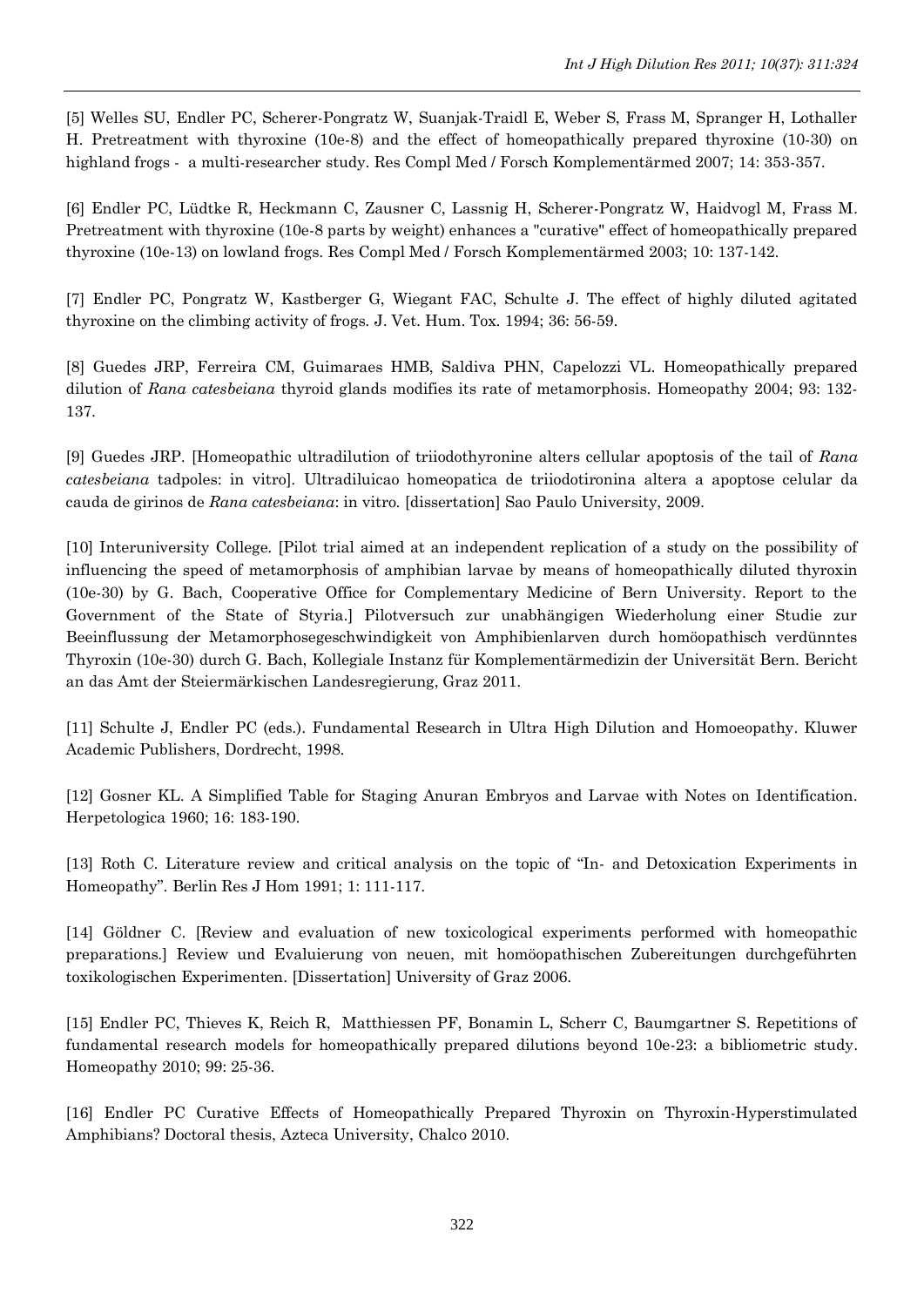[17] Endler P.C., Scherer-Pongratz W., Lingg G., Lothaller H. Amphibian metamorphosis and its inhibition by homeopathically prepared thyroxine – multi researcher studies 1990-2010. Paper accepted by Frontiers of Biosciences 2011.

[18] Kiefer P, Lingg G, Endler PC. Lowland amphibians - recalculation of data on effects of diluted thyroxine. Int J High Dilution Res [online]. 2012 [cited 2011 Dec 20]; 11(38) [in press]

[19] Endler PC, Homeopathy research – an expedition report. An old healing system gains plausibility. edition@inter-uni.net, Graz 2003.

[20] Lingg G, Endler PC. Highland amphibians – Recalculation of data from 1990 to 2010 on the effects of extremely diluted thyroxine [supplementary material]. Int J High Dilution Res [online]. 2011 [cited YYYY Month dd]; 10(37): 298-311. Available from: http://www.feg.unesp.br/~ojs/index.php/ijhdr/article/view/429/540

# **Anfíbios de terras altas – recálculo de dados entre 1990 e 2010 sobre os efeitos de tiroxina em alta diluição**

### **RESUMO**

Os experimentos sobre metamorfose em anfíbios podem variar consideravelmente em sua duração. Os autores se propuseram a tarefa de definir um método para reunir dados de aplicação geral em experimentos sobre metamorfose. O problema das diferenças artificiais na variabilidade ao comparar e reunir os dados de vários experimentos foi abordado através de normalização em relação ao tempo baseada no desenvolvimento dos animais de ambos grupos teste e controle. A faixa entre 0% e 100% na qual progride a fração de animais de quatro patas no curso do experimento é dividida em intervalos de 10% e esses pontos de referencia 10% são mapeados numa escala correspondente. Cada medição é então atribuída ao ponto mais próximo na escala temporal. Desta maneira, cada ponto de referencia recebe um valor que representa o número ou porcentagem de animais de quatro patas nesse ponto da escala. A análise subsequente se baseou nos valores individuais dos grupos teste e controle que correspondiam ao ponto de referencia conjunto 10%. A normalização em relação ao tempo foi realizada com base na suposição de que as diferencias em velocidade de metamorfose atribuíveis ao tratamento controlariam as diferenças d duração entre experimentos. Os resultados dos experimentos realizados no curso de duas décadas (1990-2010) em *Rana temporaria* de terras altas tratada com uma alta diluição de tiroxina preparada homeopaticamente ("30x") são presentados com todo detalhe com base no método de normalização. As diferenças achadas entre os grupos testados assim calculadas mostraram acordo com os obtidos através de outros métodos de reunião de dados. Tiroxina 30x de fato diminui a metamorfose em anfíbios de terras altas inertes. Isso foi observados por cinco pesquisadores em 20 sub-experimentos e parece ser o ensaio biológico em pesquisa anfíbia da homeopatia mais confiável até o presente. Quando os experimentos foram realizados com animais de terras altas pré-tratados através de hiperestimulação com tiroxina molecular, também se observou metamorfose mais lenta (por três de quatro pesquisadores) na maioria entre dez subexperimentos.

**Palavras-chave**: homeopatia, tiroxina, anfíbios